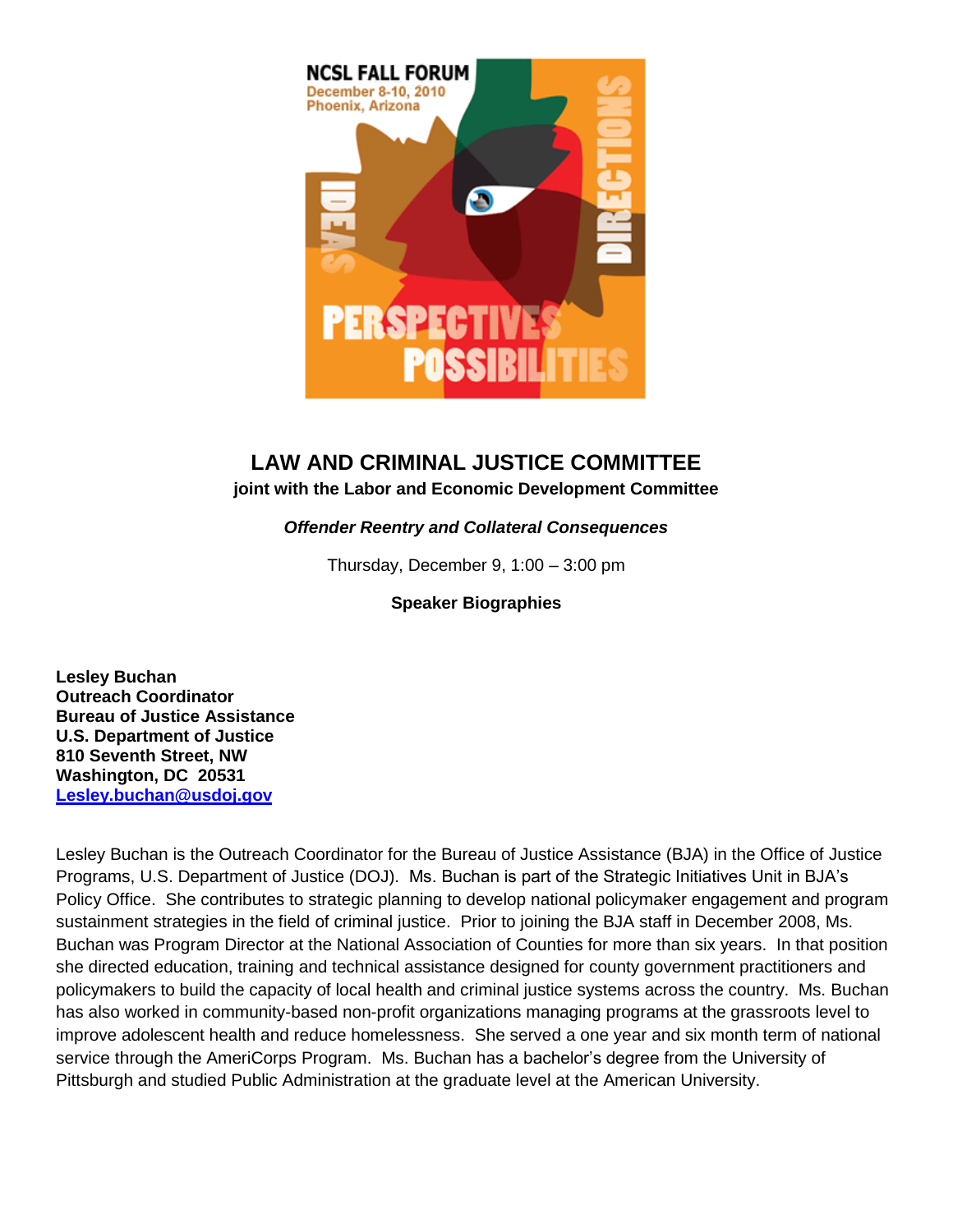

## **NCSL Fall Forum 2010, Phoenix, Arizona Law and Criminal Justice Committee – Offender Reentry Bios Page 2**

**Maurice Emsellem Policy Co-Director National Employment Law Project 405 14th Street, 3rd Floor Oakland, CA 94612 [memsellem@nelp.org](mailto:memsellem@nelp.org)**

Maurice Emsellem is Policy Co-Director for the National Employment Law Project (NELP), a national advocacy organization for employment rights of lower-wage workers. At NELP, he has worked on collaborations to modernize state unemployment insurance programs, create employment protections for workers, and reduce certain barriers to employment of people with criminal records, at state and local levels. Mr. Emsellem has testified before Congress and numerous state legislatures on employment policy issues. Before joining NELP in 1991, he worked for the Legal Aid Society in New York City. Mr. Emsellem was a Soros Justice Senior Fellow in 2004 and a Stanford Public Interest Law Mentor in 2003. His publications include *Innovative State Reforms Shape New National Economic Security Plan for the 21st Century* for NELP in 2006; and "The Challenge of Employment in the Era of Criminal Background Checks," in *The Gloves Off Economy: Workplace Standards at the Bottom of America's Labor Market*, Cornell University Press in 2008. His bachelor's degree is from the University of Michigan; and his law degree from the Northeastern University School of Law in Boston, Massachusetts.

**The Honorable Linda Gray State Senator Arizona State Legislature 1700 W. Washington Room 308 Phoenix, AZ 85007 [lgray@azleg.gov](mailto:lgray@azleg.gov)**

Senator Gray has served 12 years a lawmaker for District 10 in Arizona, representing a large portion of the Northwest Valley. She is Chairwoman of the Senate's Public Safety and Human Services Committee and Vice Chair of the Education K12 Committee. She also serves on the Senate Higher Education and Government committees. In addition to her work as a state lawmaker, Senator Gray is a mother, community activist and volunteer. She has served on the Washington Elementary School Board and as Precinct Committeeman for the District 10 Republican Party. She also has worked with the Angel Tree Project, which assists children whose parents are incarcerated. In the Legislature, Senator Gray championed stronger DUI legislation, including sponsoring legislation lowering extreme DUI level from .18 to .15. Senator Gray also is a strong advocate for parental choice in education, working to strengthen Arizona's school choice laws and charter school system. She holds degrees from the University of Northern Colorado.